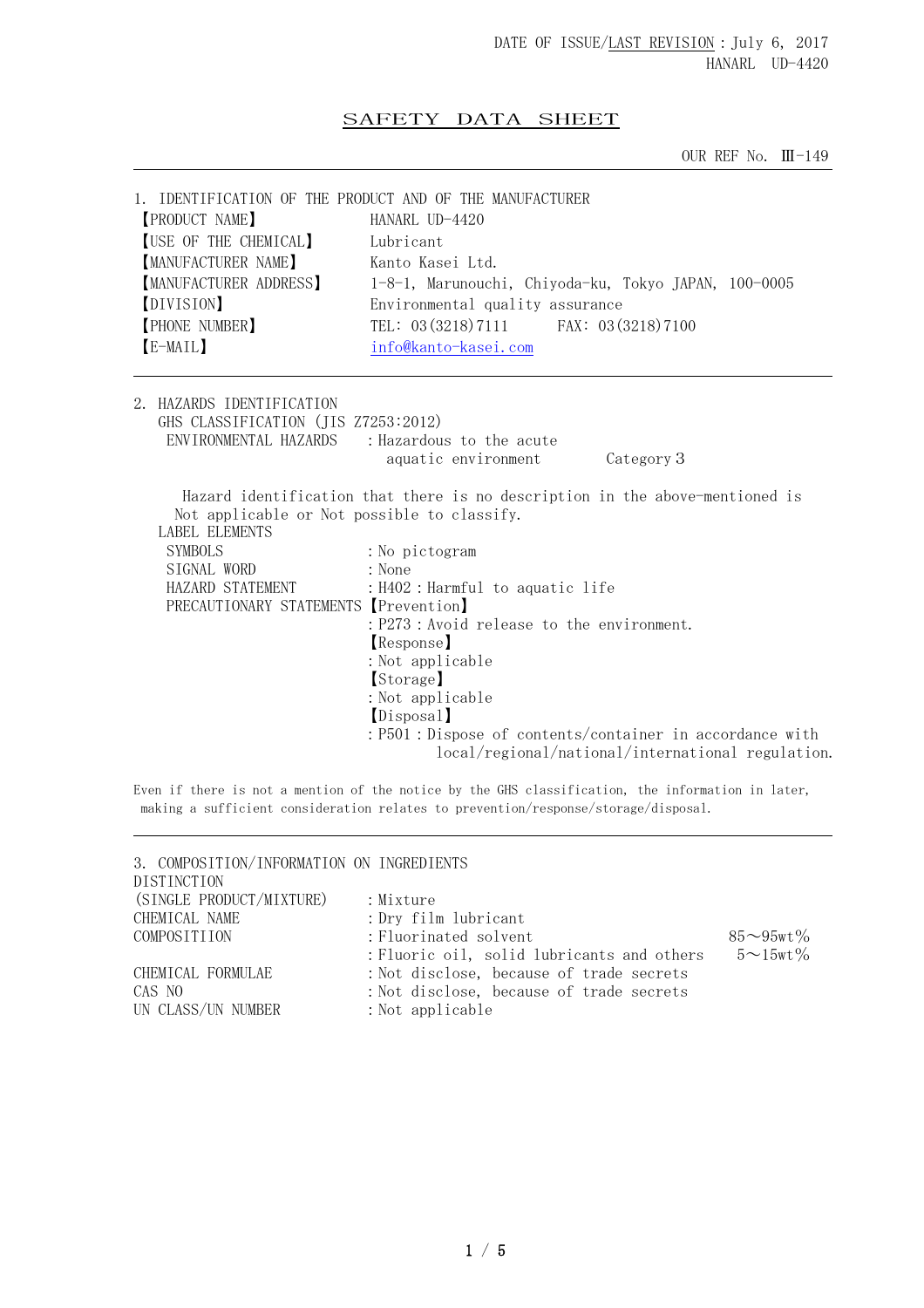| 4. FIRST-AID MEASURES<br>IF INHALED<br>IF ON SKIN<br>IF IN EYES<br>IF SWALLOWED<br>MOST IMPORTANT SYMPTOM<br>PROTECTION OF PERSON<br>GIVE FIRST-AID<br>SPECIAL NOTE TO DOCTOR                                                    | : Remove victim to fresh air.<br>Get medical advice/attention.<br>: Wash the affected area with soap and water.<br>: Flush eyes with plenty of water, and get medical advice<br>/attention.<br>: Do not induce vomiting. Get medical advice/attention.<br>If a mouth is polluted, wash it with plenty of water.<br>: No data available<br>: No data available<br>: No data available                                                                                                                                                                                                                                                            |
|----------------------------------------------------------------------------------------------------------------------------------------------------------------------------------------------------------------------------------|-------------------------------------------------------------------------------------------------------------------------------------------------------------------------------------------------------------------------------------------------------------------------------------------------------------------------------------------------------------------------------------------------------------------------------------------------------------------------------------------------------------------------------------------------------------------------------------------------------------------------------------------------|
| 5. FIRE-FIGHTING MESURES<br>EXTINGUISHING MEDIA<br>FIRST FIRE<br>LARGE-SCALE FIRE<br>UNSUITABLE EXTINGUISHING MEDIA<br>PECULIAR HAZARD STATEMENT<br>PECULIAR EXTINCTION METHOD<br>PROTECTION OF THE PERSON<br>EXTINGUISHIES FIRE | : Use spray foam, foam, powder or $CO2$ gas<br>extinguishing media.<br>: Use powder or $CO2$ gas extinguishing media.<br>: Use foam extinguishing media.<br>: Prohibit rod-shaped water injection.<br>: May be harmful if inhaled vapor/mist produced<br>at $260^{\circ}$ C or more.<br>: Cut off combustion source of fire.<br>: Sprinkle water to equipment to cool.<br>: Prohibit to enter to the scene of a fire except staff.<br>: Extinguish fire on the windward side of the fire and<br>not fail to wear protector.                                                                                                                     |
| 6. ACCIDENTAL RELEASE MEASURES<br>PERSONAL PRECAUTIONS<br>ENVIRONMENTAL PRECAUTIONS<br>METHODS FOR CONTAINMENT<br>AND CLEANING UP<br>SMALL QUANTITY<br>LARGE QUANTITY<br>AT SEA                                                  | : Always wear protective equipment when working.<br>: Take care not to be drained into river and drain.<br>: If the medicine is used for the sea, it should be<br>what suits the standard in the technology that<br>provides by the transportation ministerial ordinance.<br>: Remove source of a fire.<br>: Remove with a spatula or shovel, or absorb with soil,<br>sand or a cloth. Wipe off remainder with a cloth.<br>: Prevent access by roping off the perimeter around<br>the leak.<br>: Prevent dispersion by creating an oil fence.<br>Scoop up or use adsorption mats to soak up.<br>When chemicals are used, these must comply with |
| PREVENTION MESURE<br>OF SECOND DISASTER                                                                                                                                                                                          | technological standards as set down in ministry<br>of transport ordinances.<br>: Inform promptly a related organization to<br>attempt prevention and the expansion prevention<br>of the accident when leaking.<br>: Remove source of a fire and prepare extinguishing<br>media.                                                                                                                                                                                                                                                                                                                                                                 |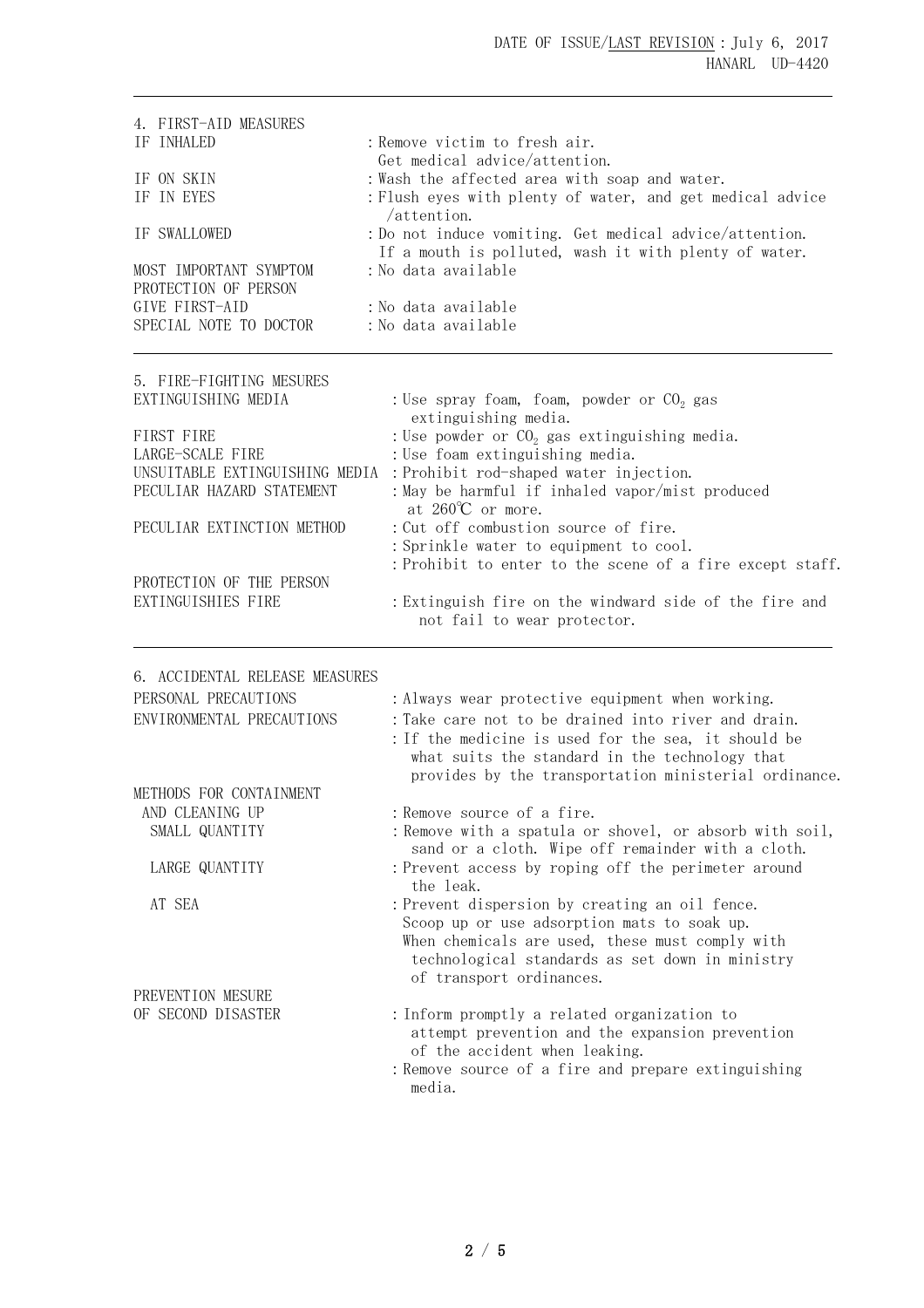| 7. HANDLING AND STORAGE<br><b>HANDLING</b>                                                   |                                                                                                                                                                                                                                                                                                                                                                                                                                           |
|----------------------------------------------------------------------------------------------|-------------------------------------------------------------------------------------------------------------------------------------------------------------------------------------------------------------------------------------------------------------------------------------------------------------------------------------------------------------------------------------------------------------------------------------------|
| TECHNICAL MESURES                                                                            | : Avoid contact with flame, sparks and heated objects.<br>Do not allow unnecessary dispersion of vapor.<br>: Take steps to prevent static electricity, and use<br>conductive work clothes and shoes.<br>: Remove completely it in the safety area, if the<br>mechanical equipment are repaired and are processed.<br>: Wear protector, if there is possibility of skin<br>contact or eye contact.<br>: Avoid inhalation of vapor or mist. |
| <b>NOTES</b>                                                                                 | : Containers must be sealed.<br>: The vapor from petroleum products builds up easily<br>as it is heavier than air. It is therefore<br>necessary to ensure adequate ventilation and<br>take care with fire.                                                                                                                                                                                                                                |
| NOTES OF SAFE HANDLING                                                                       | : Handling should be done at room temperature. Prevent<br>contamination of water and impurities.<br>: Avoid contact with halogens, strong acids, alkaline<br>substances and oxidants.                                                                                                                                                                                                                                                     |
| <b>STORAGE</b>                                                                               | : Protect from sunlight. Store in a well-ventilated<br>place.<br>: Avoid heat, sparks, flames and any build-up of<br>static electricity.<br>: Avoid contact and storing with halogens, strong<br>acids, alkaline substances and oxidants.<br>: Do not apply pressure to empty containers.<br>: Don't cut, weld, heat, or make the hole the container.                                                                                     |
| 8. EXPOSURE CONTROLS/PERSONAL PROTECTION<br>EQUIPMENT MESURES                                | : If the vapor arises, ventilation equipment or<br>closing of vapor source is needed.<br>: The equipment for washing and the body washing of<br>eyes is set up near the handling area.                                                                                                                                                                                                                                                    |
| MANAGEMENT CONCENTRAITON<br>ALLOWABLE CONCENTRATION                                          | : Not established<br>: Not established<br>: ACGIH Not established                                                                                                                                                                                                                                                                                                                                                                         |
| PROTECTION<br>RESPIRATORY PROTECTION<br>HAND PROTECTION<br>EYE PROTECTION<br>SKIN PROTECTION | : If necessary, wear hazard mask.<br>: Wear the resistance to oil if coming in contact<br>repeating for a long term.<br>: Wear safety glasses with side shields.<br>: When contacting for a long time or repeatedly, wear<br>oil resistant ones.                                                                                                                                                                                          |
| APPROPRIATE SANITARY<br>REQUIREMENT                                                          | : Remove dirty clothes, wash completely and reuse.                                                                                                                                                                                                                                                                                                                                                                                        |

| 9. PHYSICAL AND CHEMICAL PROPERTIES |                           |
|-------------------------------------|---------------------------|
| APPEARANCE                          | : Liquid                  |
| <b>COLOR</b>                        | : Milky white             |
| <b>ODOR</b>                         | : Slightly ether odor     |
| p H                                 | : No data                 |
| MELTING POINT/FREEZING POINT        | : Approx. $-135^{\circ}C$ |
| INITIAL BOILING POINT               |                           |
| AND BOILING                         | : $60 \sim 65^{\circ}C$   |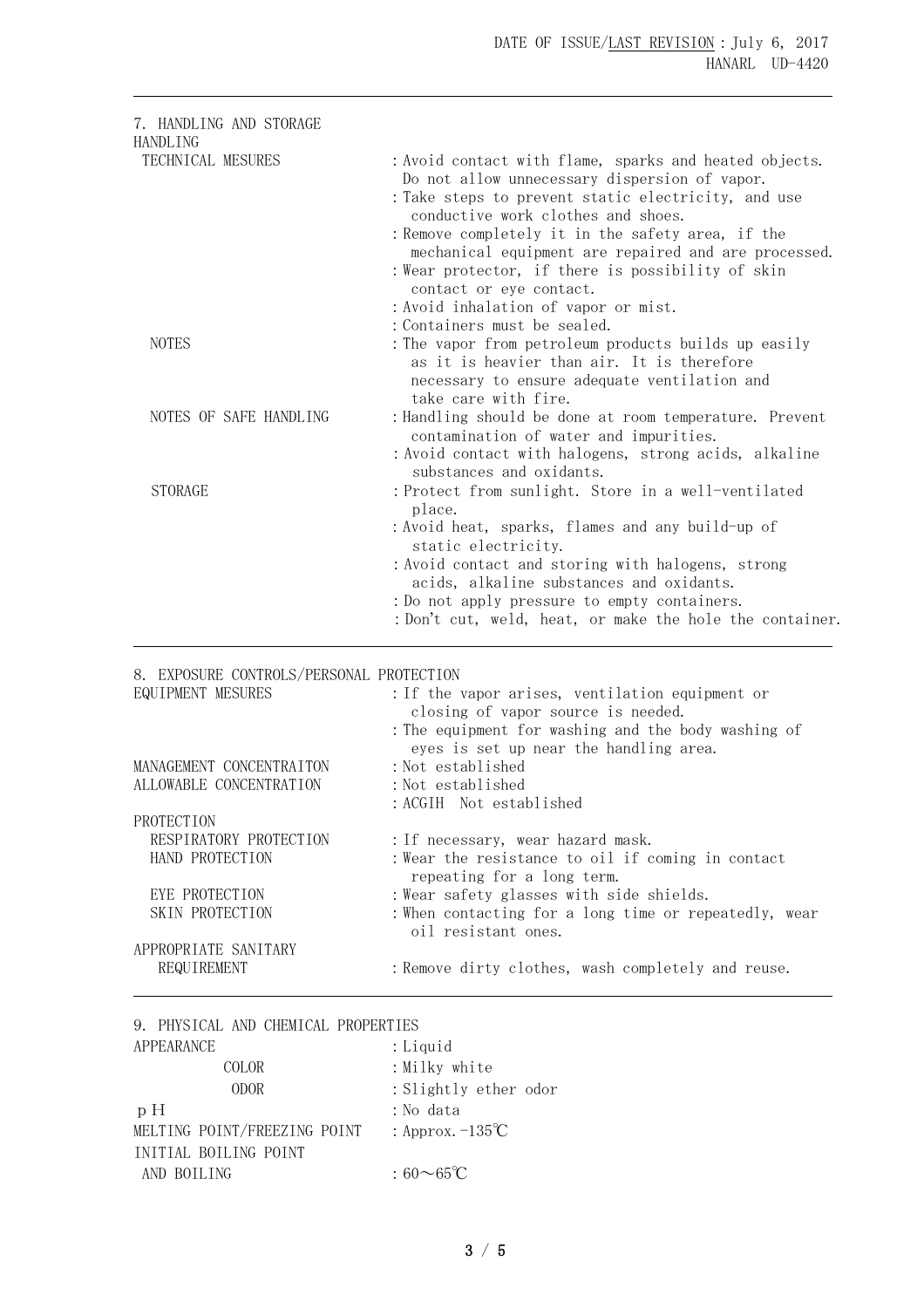| <b>FLASH POINT</b>                        | : Not applicable<br>Does not flash                                                |
|-------------------------------------------|-----------------------------------------------------------------------------------|
| UPPER/LOWER FLAMMABILITY                  |                                                                                   |
| OR EXPLOSIVE LIMITS                       | : Not applicable                                                                  |
| <b>VAPOR PRESSURE</b>                     | : Approx. 26, 931 Pa $(25^{\circ}\text{C})$                                       |
| VAPOR DENSITY                             | : Approx. 8.6                                                                     |
| RELATIVE DENSITY                          |                                                                                   |
| $(WATER=1)$                               | : Approx. 1.5                                                                     |
| SOLUBILITY                                | : Water<br>$: \langle 12 \text{ ppm}$                                             |
|                                           | Other solvent : Insoluble                                                         |
| AUTO-IGNITION TEMPERATURE                 | : Approx. 405 $\degree$ C                                                         |
| DECOMPOSITION TEMPERATURE                 | : No data                                                                         |
| VISCOSITY                                 | : Approx. 0.001 Pa-s $(23^{\circ}\text{C})$                                       |
|                                           | * These data except for appearance are about a solvent.                           |
|                                           |                                                                                   |
| 10. STABILITY AND REACTIVITY<br>STABILITY | : Stability at room temperature                                                   |
| POSSIBILITY OF HAZARDOUS                  |                                                                                   |
| <b>REACTIONS</b>                          | : No reaction with water                                                          |
| CONDITIONS TO AVOID                       | : Heating, high temperature, and contact hazardous                                |
|                                           | material                                                                          |
| INCOMPATIBLE MATERIALS                    | : Avoid contact with halogens, strong acids, alkaline<br>substances and oxidants. |
| HAZARDOUS DECOMPOSITION                   |                                                                                   |
| <b>PRODUCTS</b>                           | : Harmful thermal decomposition products may be                                   |
|                                           | produced such as gaseous hydrogen fluoride when                                   |
|                                           | heated at extremely high temperature.                                             |
| <b>OTHER</b>                              | :No data available                                                                |
| 11. TOXICOLOGICAL INFORMATION             |                                                                                   |
| <b>ACUTE TOXICITY</b>                     | Oral: No data                                                                     |
|                                           | Dermal : No data                                                                  |
|                                           | Inhalation (vapor) : No data                                                      |
|                                           | Inhalation(mist) : No data                                                        |
| SKIN CORROSION/IRRITATION                 | : No data available                                                               |
| SERIOUS EYE DANAGE/<br>IRRITATION         | :No data available                                                                |
| RESPIRATORY OR SKIN                       |                                                                                   |
| SENSITIZATION                             | : No data                                                                         |
| GERM CELL MUTAGENICITY                    | :No data available                                                                |
| CARCINOGENICITY                           | :No data available                                                                |
| REPRODUCTIVE TOXICITY                     | : No data available                                                               |
| STOT-single exposure                      | :No data available                                                                |
| STOT-repeated exposure                    | : No data available                                                               |
| ASPIRATION HAZARD                         | :No data available                                                                |
| 12. ECOLOGICAL INFORMATION                |                                                                                   |

| ACUATIC TOXICITY          | ACUTE | : Category 3:Harmful to aquatic life |  |
|---------------------------|-------|--------------------------------------|--|
|                           |       | CHARONIC: No toxicity                |  |
| PERSISTENCE/DEGRADABILITY |       | :No data available                   |  |
| BIOACCUMULATIVE POTENTIAL |       | :No data available                   |  |
| MOBILITY IN SOIL          |       | :No data available                   |  |
| OTHER ADVERSE EFFECTS     |       | :No data available                   |  |